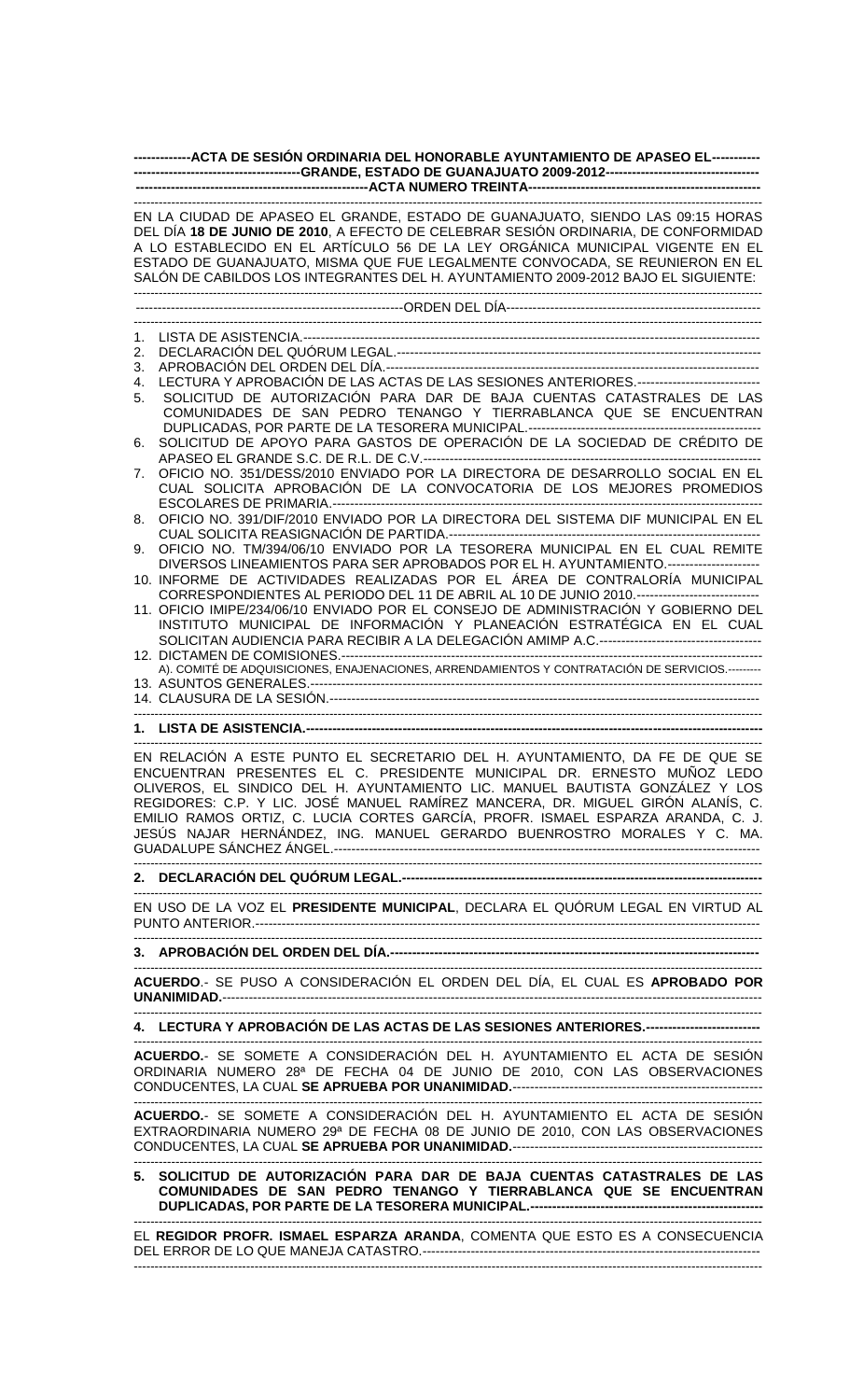EL **REGIDOR DR. MIGUEL GIRÓN ALANÍS**, MANIFIESTA QUE SERIA BUENO QUE SE PUSIERAN AL CORRIENTE PARA QUE PAGUEN SU PREDIO.---

------------------------------------------------------------------------------------------------------------------------------------------------------- EL **REGIDOR ING. MANUEL GERARDO BUENROSTRO MORALES**, OPINA QUE EN SAN PEDRO HAY QUE DAR DE BAJA ESAS CUENTAS, Y TAMBIÉN HAY QUE DAR DE ALTA A LOS QUE ESTÁN AHÍ.---- -------------------------------------------------------------------------------------------------------------------------------------------------------

LA **SUBDIRECTORA DE IMPUESTO INMOBILIARIO Y CATASTRO, TEC. MARÍA ELENA AYALA RODRÍGUEZ**, DA UNA EXPLICACIÓN AL RESPECTO.--------------------------------------------------------------------

------------------------------------------------------------------------------------------------------------------------------------------------------- **ACUERDO**.- SE APRUEBA DAR DE BAJA LAS SIGUIENTES CUENTAS CATASTRALES: 1. NO. 03R000417001 A NOMBRE DEL SR. ALFONSO RUIZ CALDERÓN, 2. NO. 03f000011001 A NOMBRE DE FRANCO ZENÓN y 3. No. 03l00009002 A NOMBRE DE DAVID TORRES. **SE APRUEBA POR UNANIMIDAD.**---------------------------------------------------------------------------------------------------------------------------

------------------------------------------------------------------------------------------------------------------------------------------------------- **6. SOLICITUD DE APOYO PARA GASTOS DE OPERACIÓN DE LA SOCIEDAD DE CRÉDITO DE APASEO EL GRANDE S.C. DE R.L. DE C.V.---**

------------------------------------------------------------------------------------------------------------------------------------------------------- EL **REGIDOR ING. MANUEL GERARDO BUENROSTRO MORALES**, DICE QUE A EL LE GUSTARÍA QUE PERSONAS DE ESA SOCIEDAD VINIERAN Y PLATICARA CON LOS MIEMBROS DEL H. AYUNTAMIENTO.------

------------------------------------------------------------------------------------------------------------------------------------------------------- EL **SÍNDICO DEL H. AYUNTAMIENTO LIC. MANUEL BAUTISTA GONZÁLEZ**, PROPONE SE ENVIÉ ESTO A LA COMISIÓN DE HACIENDA PARA QUE AMPLÍEN LA INFORMACIÓN.--------------------------------

------------------------------------------------------------------------------------------------------------------------------------------------------- EL **REGIDOR C. J. JESÚS NAJAR HERNÁNDEZ,** MANIFIESTA QUE ESTA DE ACUERDO EN QUE SE MANDE A COMISIÓN Y EN UNA PRÓXIMA SESIÓN SE DEFINA, LO ANTERIOR PARA SOLICITAR QUE ESTE PRESENTE EL COMITÉ DE LA SOCIEDAD COOPERATIVA.--------------------------------------------

------------------------------------------------------------------------------------------------------------------------------------------------------- **ACUERDO**.- SE APRUEBA QUE LA SOLICITUD DE APOYO PARA GASTOS DE OPERACIÓN DE LA SOCIEDAD DE CRÉDITO DE APASEO EL GRANDE S.C. DE R.L. DE C.V., PASE A LA COMISIÓN DE HACIENDA, PATRIMONIO Y CUENTA PUBLICA, PARA SU ANÁLISIS Y POSTERIOR DICTAMEN. **SE APRUEBA POR UNANIMIDAD.**----------------------------------------------------------------------------------------------------

------------------------------------------------------------------------------------------------------------------------------------------------------- **7. OFICIO NO. 351/DESS/2010 ENVIADO POR LA DIRECTORA DE DESARROLLO SOCIAL EN EL CUAL SOLICITA APROBACIÓN DE LA CONVOCATORIA DE LOS MEJORES PROMEDIOS ESCOLARES DE PRIMARIA.-------------------------------------------------------------------------------------------------**

------------------------------------------------------------------------------------------------------------------------------------------------------- **ACUERDO**.- SE APRUEBA LA CONVOCATORIA DE LOS MEJORES PROMEDIOS ESCOLARES DE LOS ALUMNOS DE LAS ESCUELAS PRIMARIAS, ENVIADO POR LA DIRECCIÓN DE DESARROLLO SOCIAL. **SE APRUEBA POR UNANIMIDAD.----------------**

**8. OFICIO NO. 391/DIF/2010 ENVIADO POR LA DIRECTORA DEL SISTEMA DIF MUNICIPAL EN EL CUAL SOLICITA REASIGNACIÓN DE PARTIDA.---**

-------------------------------------------------------------------------------------------------------------------------------------------------------

EL **REGIDOR PROFR. ISMAEL ESPARZA ARANDA**, MANIFIESTA QUE TIENE ENTENDIDO QUE ESOS \$800,000 SE LE DIERON PARA QUE SE INCLUYERAN EN TODOS LOS DIF COMUNITARIOS, Y DEBE DE SER POR UNA RAZÓN URGENTE POR LA QUE SOLICITA LA REASIGNACIÓN, ESTO PUEDE SER UNA PRIORIDAD DARLE LA ATENCIÓN PARA QUE NO VAYA PASAR UNA DESGRACIA GRANDE, PERO APARTE SOLICITA QUE NO SE DEJE EN DESAMPARO A LOS DEMÁS KINDERS PORQUE AL FIN Y AL CABO SE LES DESIGNO EL DINERO PARA QUE TUVIERAN LAS MEJORAS.-----

------------------------------------------------------------------------------------------------------------------------------------------------------- LA **REGIDORA C. LUCIA CORTES GARCÍA**, PREGUNTA QUE SI HAY DE OTRA PARTIDA DE DONDE SE PUDIERA TOMAR PARA NO DEJAR ESA PARTIDA SIN RECURSOS.-------------------------------------------

------------------------------------------------------------------------------------------------------------------------------------------------------- EL **REGIDOR ING. MANUEL GERARDO BUENROSTRO MORALES**, DICE QUE ESTA DE ACUERDO EN QUE HAY URGENCIAS Y HAY QUE ATENDERLAS, PERO EN LO PARTICULAR EL PROMOVIÓ QUE SE LES DIERA APOYO A LOS JARDINES DE NIÑOS PORQUE SON LOS ÚNICOS QUE PERTENECEN REALMENTE AL MUNICIPIO, Y MANIFIESTA QUE SU PUNTO DE VISTA ES DEFENDER DE QUE SE HAGA Y SE VEA LA MANERA DE BUSCAR RECURSOS DE OTRO LADO, Y EL PEDIRÍA QUE SE VIERA EN UNA PRÓXIMA MODIFICACIÓN EL APOYO DE LOS KINDERS.---

------------------------------------------------------------------------------------------------------------------------------------------------------- EL **SÍNDICO DEL H. AYUNTAMIENTO LIC. MANUEL BAUTISTA GONZÁLEZ**, HACE EL COMENTARIO DE QUE ESA DECISIÓN NO ES NINGÚN CAPRICHO DE NADIE, LAS INSTALACIONES ESTÁN MUY VIEJAS Y DETERIORADAS, Y SI NO LO REPARAMOS AHORA TENDRÍAMOS UN PROBLEMA GRAVE, Y MANIFIESTA QUE EL ESTARÍA DE ACUERDO APOYAR ESTA SITUACIÓN.------------------------------------

------------------------------------------------------------------------------------------------------------------------------------------------------- **ACUERDO**.- SE APRUEBA LA REASIGNACIÓN DE LA PARTIDA PRESUPUESTAL CORRESPONDIENTE AL RUBRO DE "ESCUELA DIGNA" CON UN IMPORTE DE \$ 800,000.00 (OCHOCIENTOS MIL PESOS 00/100M.N.) SE ASIGNE EXCLUSIVAMENTE A LA REHABILITACIÓN DE LAS INSTALACIONES DE LA GUARDERÍA CDI MARÍA MONTESSORI, ASÍ MISMO SE AUTORIZA LA MODIFICACIÓN DE PARTIDAS AL PRESUPUESTO 2010 Y PROGRAMA GENERAL DE OBRA 2010. **SE APRUEBA POR UNANIMIDAD.--------**

------------------------------------------------------------------------------------------------------------------------------------------------------- **9. OFICIO NO. TM/394/06/10 ENVIADO POR LA TESORERA MUNICIPAL EN EL CUAL REMITE DIVERSOS LINEAMIENTOS PARA SER APROBADOS POR EL H. AYUNTAMIENTO.--------------------** -------------------------------------------------------------------------------------------------------------------------------------------------------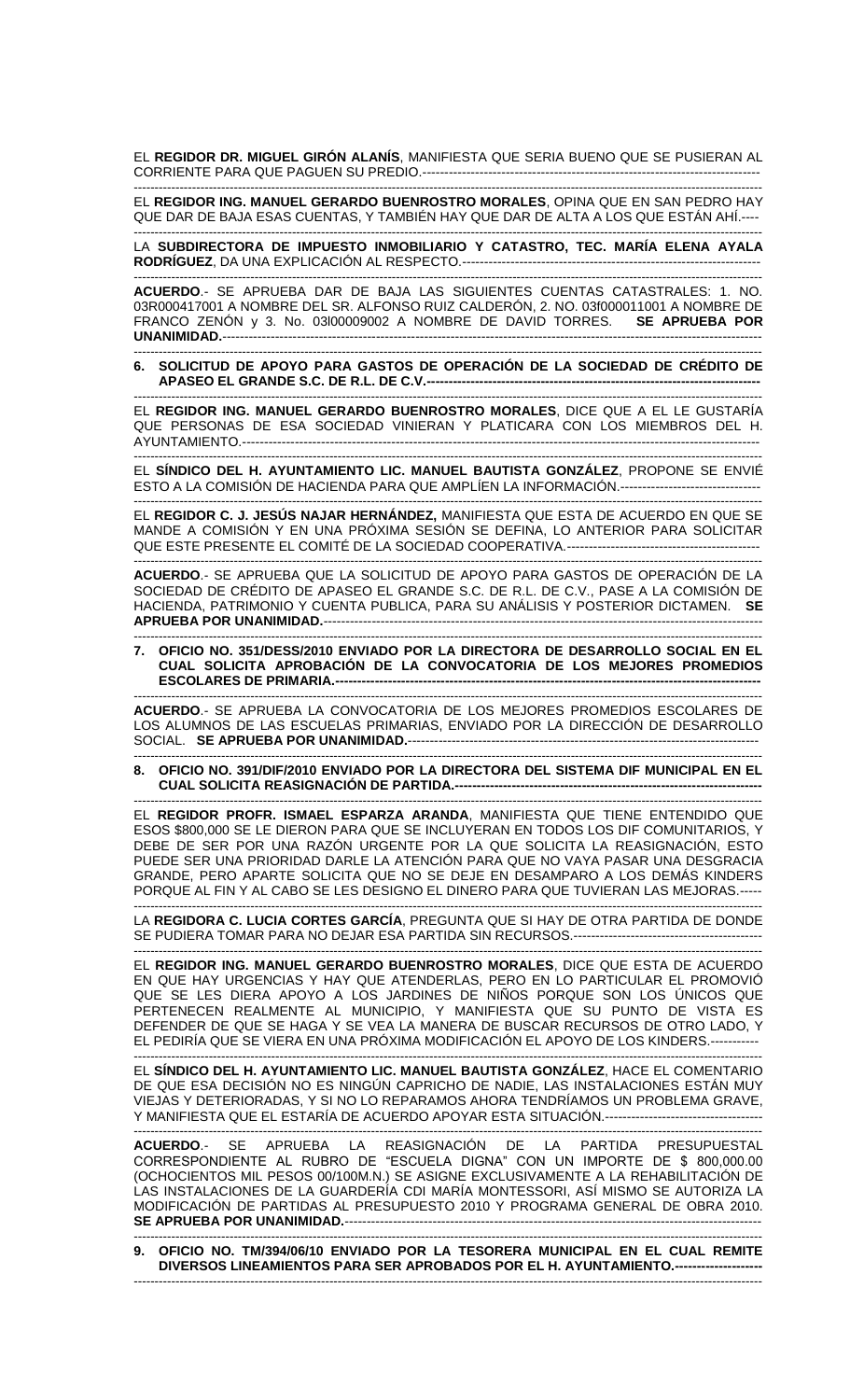EL **ENCARGADO DE CUENTA PUBLICA, C.P. GUSTAVO HUERTA GARCÍA**, DA UNA EXPOSICIÓN DE LOS LINEAMIENTOS.----

------------------------------------------------------------------------------------------------------------------------------------------------------- EL **REGIDOR ING. MANUEL GERARDO BUENROSTRO MORALES**, PREGUNTA SI YA ESTÁN REVISADOS PARA QUE NO SE CONTRAVENGA CON ALGÚN OTRO REGLAMENTO.------------------------

------------------------------------------------------------------------------------------------------------------------------------------------------- EL **ENCARGADO DE CUENTA PÚBLICA DE LA TESORERÍA MUNICIPAL, C.P. GUSTAVO HUERTA GARCÍA**, SEÑALA QUE SON CUESTIONES DE CONTROL INTERNO.-----------------------------------------------

------------------------------------------------------------------------------------------------------------------------------------------------------- EL **SÍNDICO DEL H. AYUNTAMIENTO LIC. MANUEL BAUTISTA GONZÁLEZ**, PROPONE QUE PASE A LA COMISIÓN DE GOBIERNO, REGLAMENTOS Y JUSTICIA MUNICIPAL, PROPUESTA CON LA QUE COINCIDE LA REGIDORA C. LUCIA CORTES GARCÍA.-------------------------------------------------------------------

------------------------------------------------------------------------------------------------------------------------------------------------------- **ACUERDO**.- SE APRUEBA QUE EL OFICIO NO. TM/394/06/10 ENVIADO POR LA TESORERA MUNICIPAL EN EL CUAL REMITE DIVERSOS LINEAMIENTOS PARA SER APROBADOS POR EL H. AYUNTAMIENTO, PASE A LA COMISIÓN DE GOBIERNO, REGLAMENTOS Y JUSTICIA MUNICIPAL, PARA SU ANÁLISIS Y POSTERIOR DICTAMEN. **SE APRUEBA POR UNANIMIDAD.**------------------------

------------------------------------------------------------------------------------------------------------------------------------------------------- **10. INFORME DE ACTIVIDADES REALIZADAS POR EL ÁREA DE CONTRALORÍA MUNICIPAL CORRESPONDIENTES AL PERIODO DEL 11 DE ABRIL AL 10 DE JUNIO 2010.---------------------------**

------------------------------------------------------------------------------------------------------------------------------------------------------- **ACUERDO**.- ESTE H. AYUNTAMIENTO 2009-2012 DA POR RECIBIDO EL INFORME DE ACTIVIDADES REALIZADAS POR EL ÁREA DE CONTRALORÍA MUNICIPAL CORRESPONDIENTE AL PERIODO DEL 11 DE ABRIL AL 10 DE JUNIO 2010. **SE APRUEBA POR UNANIMIDAD.**-------------------------------------------

------------------------------------------------------------------------------------------------------------------------------------------------------- **11. OFICIO IMIPE/234/06/10 ENVIADO POR EL CONSEJO DE ADMINISTRACIÓN Y GOBIERNO DEL INSTITUTO MUNICIPAL DE INFORMACIÓN Y PLANEACIÓN ESTRATÉGICA EN EL CUAL SOLICITAN AUDIENCIA PARA RECIBIR A LA DELEGACIÓN AMIMP A.C.-----------------------------------**

------------------------------------------------------------------------------------------------------------------------------------------------------- EL **SÍNDICO DEL H. AYUNTAMIENTO LIC. MANUEL BAUTISTA GONZÁLEZ**, SUGIERE LES HAGAN LLEGAR SOBRE QUE PUNTOS LES QUIEREN HABLAR LAS PERSONAS DEL AMIMP A.C.-----------------

------------------------------------------------------------------------------------------------------------------------------------------------------- EL **DIRECTOR GENERAL DEL IMIPE ING. ROBERTO RAMÍREZ MENDOZA**, MANIFIESTA QUE PRIMERO SE TOME EL ACUERDO Y CON DÍAS ANTERIORES LES HACE LLEGAR EL ORDEN DEL DÍA.-----------------------------------------------------------------------------------------------------------------------------------------

------------------------------------------------------------------------------------------------------------------------------------------------------- EL **REGIDOR C. J. JESÚS NAJAR HERNÁNDEZ,** MENCIONA REFERENTE A ESTE ENCUENTRO QUE LO QUE QUIEREN ES VER QUE INTERCAMBIO SE PUEDE TENER CON LOS DIFERENTES MUNICIPIOS Y ESTADOS PARA VER LOS TRABAJOS QUE SE REALIZAN, Y MANIFIESTA QUE ELLOS PIDEN PLATICAR CON EL AYUNTAMIENTO Y HACER ESTE INTERCAMBIO DE TRABAJO.---------------------------------------------------------------------------------------------------------------------------------------------------------

EL **SÍNDICO DEL H. AYUNTAMIENTO LIC. MANUEL BAUTISTA GONZÁLEZ**, PROPONE QUE SE ACUERDE HASTA QUE LES HAGAN LLEGAR LA AGENDA.------------------------------------------------------------

------------------------------------------------------------------------------------------------------------------------------------------------------- EL **REGIDOR ING. MANUEL GERARDO BUENROSTRO MORALES**, OPINA QUE ASÍ SE LES FALTA AL RESPETO A LA ASOCIACIÓN.------------------------------------------------------------------------------------------------ -------------------------------------------------------------------------------------------------------------------------------------------------------

LA **REGIDORA C. LUCIA CORTES GARCÍA**, DICE QUE ESTA A FAVOR DE QUE SE TOME EL ACUERDO DE RECIBIR A LOS DE AMIMP Y QUE EL DIRECTOR DEL IMIPE SE COMPROMETA A ENVIAR EL ORDEN DEL DÍA.------------------------------------------------------------------------------------------------------

------------------------------------------------------------------------------------------------------------------------------------------------------- EL **PRESIDENTE MUNICIPAL DR. ERNESTO MUÑOZ LEDO OLIVEROS**, MANIFIESTA QUE NO SE NIEGA A RECIBIRLOS PERO SOLICITA LA INFORMACIÓN DE LO QUE SE VA A TRATAR PARA TENER UNA IDEA PRECISA DE LO QUE SE VA A PLATICAR.----

------------------------------------------------------------------------------------------------------------------------------------------------------- EL **DIRECTOR GENERAL DEL IMIPE ING. ROBERTO RAMÍREZ MENDOZA**, DICE QUE EL SE COMPROMETE A QUE EL TEMA SEA OBJETIVOS Y FUNCIONES DEL AMIMP CON EL MUNICIPIO.----

------------------------------------------------------------------------------------------------------------------------------------------------------- EL **PRESIDENTE MUNICIPAL DR. ERNESTO MUÑOZ LEDO OLIVEROS**, SOLICITA SE LE INFORME DE ESTO AL IPLANEG PORQUE DEPENDEMOS MAS DE ELLOS QUE DEL AMIMP.---------------------------

------------------------------------------------------------------------------------------------------------------------------------------------------- EL **DIRECTOR GENERAL DEL IMIPE ING. ROBERTO RAMÍREZ MENDOZA**, MANIFIESTA QUE EL AMIMP QUIERE SABER SI SE LES PUEDE RECIBIR O NO.-------------------------------------------------------------

------------------------------------------------------------------------------------------------------------------------------------------------------- EL **REGIDOR ING. MANUEL GERARDO BUENROSTRO MORALES**, PROPONE QUE SE SOMETA A VOTACIÓN LA SOLICITUD DE ELLOS.----------------------------------------------------------------------------------------- -------------------------------------------------------------------------------------------------------------------------------------------------------

SE PROPONE QUE EN RELACIÓN AL OFICIO NO. IMIPE/234/06/10 ENVIADO POR EL CONSEJO DE ADMINISTRACIÓN Y GOBIERNO DEL INSTITUTO MUNICIPAL DE INFORMACIÓN Y PLANEACIÓN ESTRATÉGICA EN EL CUAL SOLICITAN AUDIENCIA PARA RECIBIR A LA DELEGACIÓN AMIMP A.C., SE LES RECIBA A LAS PERSONAS, PROPUESTA POR LA QUE ESTÁN A FAVOR LOS REGIDORES **C. LUCIA CORTES GARCÍA, PROFR. ISMAEL ESPARZA ARANDA, C. J. JESÚS NAJAR HERNÁNDEZ E ING. MANUEL GERARDO BUENROSTRO MORALES**.-------------------------------------------------------------------- -------------------------------------------------------------------------------------------------------------------------------------------------------

SE PROPONE QUE EN RELACIÓN AL OFICIO NO. IMIPE/234/06/10 ENVIADO POR EL CONSEJO DE ADMINISTRACIÓN Y GOBIERNO DEL INSTITUTO MUNICIPAL DE INFORMACIÓN Y PLANEACION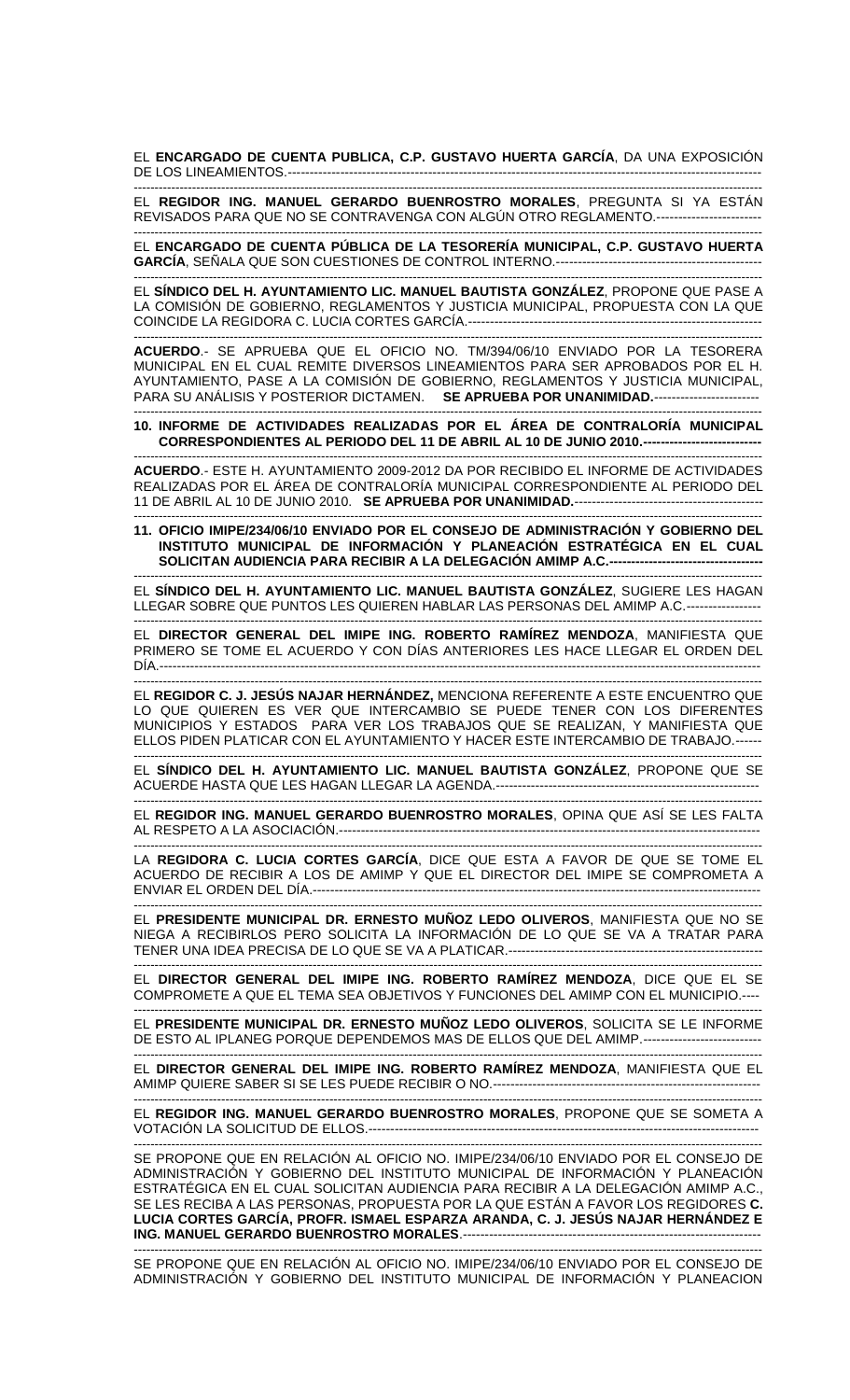ESTRATEGICA, SE ALLEGUE DE MAS INFORMACIÓN SOBRE EL TEMA A TRATAR EN LA REUNION QUE SOLICITA Y SE SOMETA PARA APROBACIÓN EN LA PRÓXIMA SESIÓN DE AYUNTAMIENTO, PROPUESTA POR LA QUE ESTAN A FAVOR EL **PRESIDENTE MUNICIPAL DR. ERNESTO MUÑOZ LEDO OLIVEROS,** EL **SINDICO DEL H. AYUNTAMIENTO LIC. MANUEL BAUTISTA GONZALEZ** Y LOS **REGIDORES C. MA. GUADALUPE SANCHEZ ANGEL, C.P. Y LIC. JOSE MANUEL RAMIREZ MANCERA, DR. MIGUEL GIRON ALANIS Y C. EMILIO RAMOS ORTIZ**.---------------------------------------------

------------------------------------------------------------------------------------------------------------------------------------------------------- **ACUERDO**.- SE APRUEBA QUE EN RELACIÓN AL OFICIO NO. IMIPE/234/06/10 ENVIADO POR EL CONSEJO DE ADMINISTRACIÓN Y GOBIERNO DEL INSTITUTO MUNICIPAL DE INFORMACIÓN, SE ALLEGUE DE MAS INFORMACIÓN SOBRE EL TEMA A TRATAR EN LA REUNION QUE SOLICITA Y SE SOMETA PARA APROBACIÓN EN LA PRÓXIMA SESIÓN DE AYUNTAMIENTO. **SE APRUEBA CON 6 VOTOS A FAVOR** Y 4 EN CONTRA DE LOS REGIDORES C. LUCIA CORTES GARCÍA, PROFR. ISMAEL ESPARZA ARANDA, C. J. JESÚS NAJAR HERNÁNDEZ E ING. MANUEL GERARDO BUENROSTRO MORALES.-------------------------------------------------------------------------------------------------------------------------------------------------------------------

**12. DICTAMEN DE COMISIONES.-A). COMITÉ DE ADQUISICIONES, ENAJENACIONES, ARRENDAMIENTOS Y CONTRATACIÓN DE SERVICIOS.--------**

------------------------------------------------------------------------------------------------------------------------------------------------------- **1**.- EL **SECRETARIO DEL H. AYUNTAMIENTO LIC. JUAN ANTONIO GARCÍA OLIVEROS**, DA LECTURA AL ACTA NO. 17ª DE FECHA 16 DE JUNIO DE 2010, DEL COMITÉ DE ADQUISICIONES, ENAJENACIONES, ARRENDAMIENTOS Y CONTRATACIÓN DE SERVICIOS DEL MUNICIPIO DE APASEO EL GRANDE, GTO., EN LAS CUALES SE APROBARON LOS SIGUIENTES ACUERDOS: **17.I**  SE APRUEBA POR MAYORÍA DE VOTOS AUTORIZAR A LA DIRECCIÓN DE OBRAS PÚBLICAS MUNICIPALES A ADQUIRIR CON EL PROVEEDOR **FRANCISCO SALAZAR ROJAS Y/O INCOR** LO SIGUIENTE: LOTE DE MATERIAL QUE CONSTA DE 3,210 (TRES MIL DOSCIENTOS DIEZ) M2 DE TECHO A BASE DE LÁMINA DE FIBROCEMENTO Y MATERIAL AISLANTE DE POLIESTIRENO CON MONTÉN CON UN COSTO UNITARIO POR M2 DE \$ 338.20 (TRESCIENTOS TREINTA Y OCHO PESOS 20/100 MN) MAS 16% DE IVA \$ 54.11 (CINCUENTA Y CUATRO PESOS 11/100 MN) DANDO UN TOTAL POR M2 DE \$ 392.31 (TRESCIENTOS NOVENTA Y DOS PESOS 31/100 MN) **DANDO UN TOTAL DE LA COMPRA DE \$ 1,259,321.52 (UN MILLÓN DOSCIENTOS CINCUENTA Y NUEVE MIL TRESCIENTOS VEINTIÚN PESOS 52/100 MN).** PARA CUBRIR EL PAGO DE ESTA ADQUISICIÓN SE REALIZARÁ MEDIANTE EL RECURSO DESTINADO AL PROGRAMA DE MEJORAMIENTO DE VIVIENDA COMO SE DESCRIBE A CONTINUACIÓN: LOS RECURSOS NECESARIOS PARA EL LOGRO DE LO CONTRATADO, ASCIENDEN A LA CANTIDAD DE \$ 1,284,642.00 (UN MILLÓN DOSCIENTOS OCHENTA Y CUATRO MIL SEISCIENTOS CUARENTA Y DOS PESOS 00/100 MN) DE LOS CUALES LA SEDESHU SE COMPROMETE A APORTAR DEL PROGRAMA DE MEJORAMIENTO DE VIVIENDA HASTA LA CANTIDAD DE \$ 900,000.00 (NOVECIENTOS MIL PESOS 00/100 MN), QUE EQUIVALE AL 70% DE LOS RECURSOS NECESARIOS PARA LA EJECUCIÓN DE LAS ACCIONES. EL MUNICIPIO A SU VEZ, CON RECURSOS PROPIOS APORTARÁ LA CANTIDAD DE \$ 384,642.00 (TRESCIENTOS OCHENTA Y CUATRO MIL SEISCIENTOS CUARENTA Y DOS PESOS 00/100 MN) EQUIVALENTE AL 30% RESTANTE, LOS CUALES SE TOMARÁN DE LA CUENTA RAMO XXXIII, FONDO II EJERCICIO 2010, PARTIDA 5-517-008-514-600-017 DENOMINADA PROGRAMA TECHO. **17.II** ANALIZADAS Y DISCUTIDAS LAS COTIZACIONES PRESENTADAS, ÉSTE COMITÉ APRUEBA POR MAYORÍA DE VOTOS AUTORIZAR A LA DIRECCIÓN DE SEGURIDAD PÚBLICA, VIALIDAD Y TRANSPORTE, MANDAR FABRICAR CON EL PROVEEDOR **TOP JOB CELAYA** LO SIGUIENTE: 10 (DIEZ) ESTRUCTURAS PARA EQUIPAMIENTO DE 10 PATRULLAS CONSISTENTE EN TRES ROLLBAR DE TUBO 2" CAL 14 CON REFUERZOS, BANCA DE TUBULAR CUADRADO, MALLA PROTECTORA DE MEDALLÓN, RECUBIERTO EN PINTURA ELECTROSTÁTICA HORNEADA, COLOR NEGRO MATE O A ELECCIÓN A UN COSTO UNITARIO DE \$ 8,000.00 (OCHO MIL PESOS 00/100 MN) MAS 16% DE IVA \$ 1,280.00 (MIL DOSCIENTOS OCHENTA PESOS 00/100 MN) DANDO UN COSTO TOTAL UNITARIO DE \$ 9,280.00 (NUEVE MIL DOSCIENTOS OCHENTA PESOS 00/100 MN) **DANDO UN TOTAL DE LA COMPRA DE \$ 92,800.00 (NOVENTA Y DOS MIL OCHOCIENTOS PESOS 00/100 MN).** PARA CUBRIR EL PAGO DE ESTA ADQUISICIÓN SE TOMARÁ DE LA CUENTA RAMO XXXIII FONDO II 2010, PARTIDA 5-517-006-508-200-209-000-00 DENOMINADA REFACCIONES, ACCESORIOS Y HERRAMIENTAS Y PARA CONTROL DE PRESUPUESTO PROGRAMÁTICO CARGARÁ AL PROGRAMA 1, PROYECTO 1, META 1.", ACTA QUE SE ANEXA AL APÉNDICE DE LA PRESENTE SESIÓN.-----------------------------------------------------------------------------------------------------------------------------------

**ACUERDO.**- SE APRUEBAN LOS ACUERDOS TOMADOS EN EL ACTA NO. 17ª DE FECHA 16 DE JUNIO DE 2010, DEL COMITÉ DE ADQUISICIONES, ENAJENACIONES, ARRENDAMIENTOS Y CONTRATACIÓN DE SERVICIOS DEL MUNICIPIO DE APASEO EL GRANDE, GTO. **SE APRUEBA POR UNANIMIDAD.-----------**

-------------------------------------------------------------------------------------------------------------------------------------------------------

**13. ASUNTOS GENERALES.----**-------------------------------------------------------------------------------------------------------------------------------------------------------

LA **REGIDORA C. LUCIA CORTES GARCÍA,** MANIFIESTA QUE QUIERE QUE SE LE INDIQUE PORQUE NO SE LE INCLUYO EN PUNTO QUE ELLA ENVIÓ.---------------------------------------------------------- -------------------------------------------------------------------------------------------------------------------------------------------------------

EL **SECRETARIO DEL H. AYUNTAMIENTO, LIC. JUAN ANTONIO GARCÍA OLIVEROS**, SEÑALA QUE FALTO INFORMACIÓN Y ESTA BUSCANDO ANTECEDENTES EN LA SECRETARIA Y LA DIRECCIÓN DE DESARROLLO URBANO PARA PASARLO EN LA SIGUIENTE SESION CON LOS ANTECEDENTES Y ACUERDOS TOMADOS SOBRE EL TEMA.------------------

------------------------------------------------------------------------------------------------------------------------------------------------------- LA **REGIDORA C. LUCIA CORTES GARCÍA**, DICE QUE SE LE PUDO HABER AVISADO EL DÍA DE AYER.--------------------------------------------------------------------------------------------------------------------------------------

-------------------------------------------------------------------------------------------------------------------------------------------------------